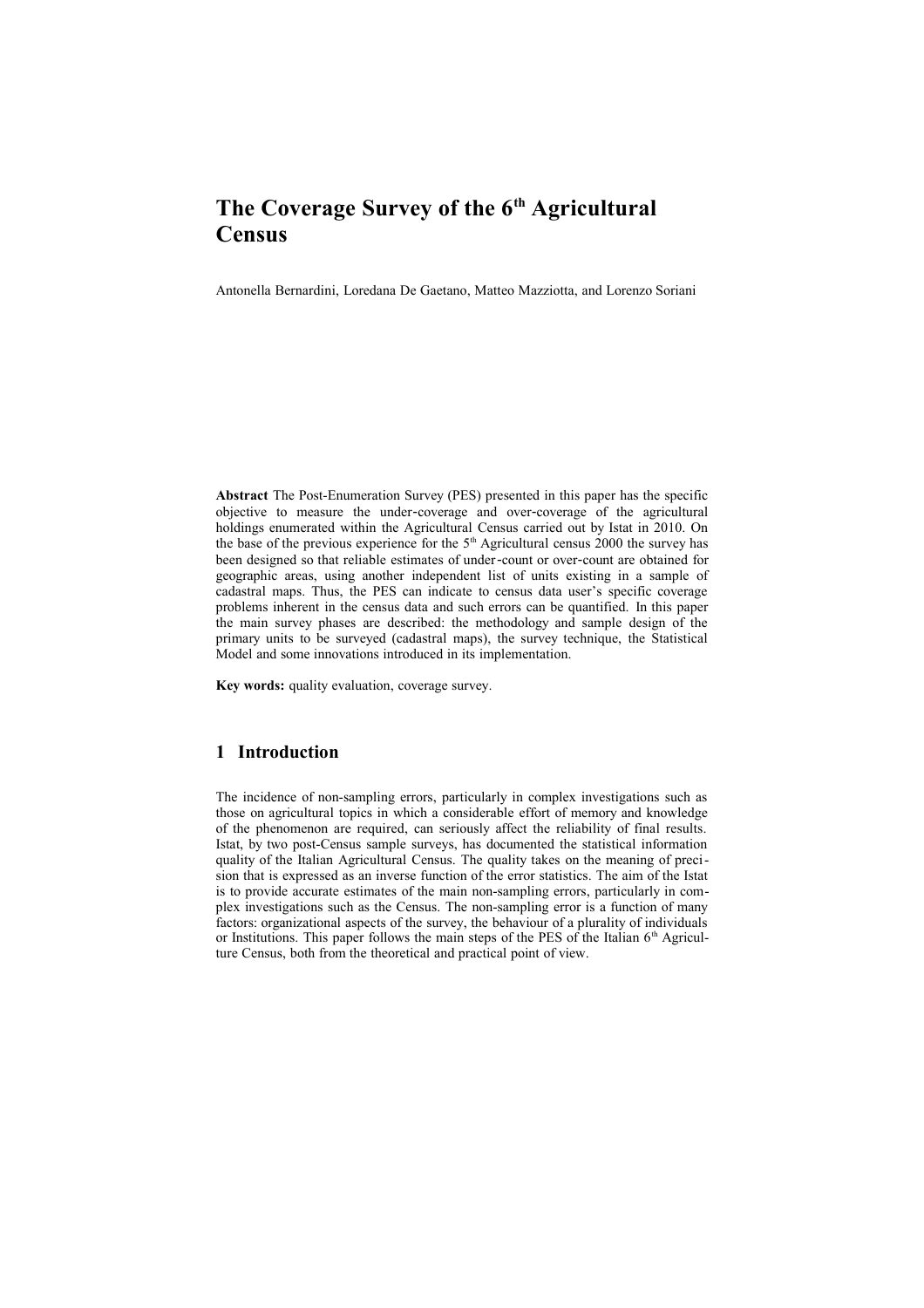## **2. Methodology and survey design**

In a statistical survey two kind of non sampling errors are presented: measurement (or response) error and coverage error. To evaluate the Census undercount, the real number of agricultural holdings, N, is estimated, using the dual-system estimation approach, which requests an independent enumeration of the agricultural holding universe. In order to obtain the aim, Istat conducts the PES, called the coverage survey. The survey aims are to estimate the number of agricultural holdings really existing on the Italian territory during the 6<sup>th</sup> General Agriculture Census (24 October 2010) and the coverage rate as the ratio between the number of agricultural holdings pointed out over the Census and the number of agricultural holdings really existing on the Italian territory during the Census itself. The survey was conducted between June and July 2011 in Veneto and from October 2011 until January 2012 in the whole national territory. A total survey is conducted on a portion of areas (sample). Different sources and techniques from those applied by the  $6<sup>th</sup>$  General Agriculture are used. The coverage rate estimate is based, therefore, on comparison among agricultural holdings surveyed in the Census and agricultural holdings enumerated in the sample survey. The areal sample was approximately 1,500 cadastral maps of the land register (in the autonomous provinces of Trento and Bolzano, respectively, 1,641 and 776 land parcels were extracted) that have constituted the final sampling units. The coverage survey is a two stage stratified sample survey. The primary sampling units are the Italian Municipalities, while the second-stage units are the cadastral maps. Each cadastral map sample is surveyed in order to fix the agricultural holdings having lands in the territories of the cadastral map. The estimates domains are: the whole national territory, the 5 main geographical areas, the Regions, and a further study in detail is extended at the analysis at the provinces using small area estimation techniques.

## **3. Survey technique**

The PES was designed in order to guarantee the independence from the  $6<sup>th</sup>$  General Agriculture Census: the survey is based on an areal sample and the technique for the identification of agricultural holdings is based on the information of the owner of land parcels. The detection technique requires that the interviewer, from information on the owner of land parcels, discovers the agricultural holding and the holder that are on sampled cadastral map. The interviewer uses the cartography of the cadastral map, the list of the owner of the land parcels included in the cadastral map and demographic information (Mazziotta et al., 2011). For each sampled cadastral map, the data collection consists of two steps:

- Step 1: the identification of the agricultural holdings. The interviewer individuates all agricultural holdings with the agricultural area that at the date of October 24 2010 was totally or partially in the cadastral maps. In this phase the interviewer has to contact the owner of the land parcels included in the cadastral map in order to find out the holder of a possible agricultural holdings, whose land areas are included in the above mentioned parcels.

- Step 2: the interview to holder by the PES questionnaire. The interviewer interviews the holder found out in the step 1 in order to collect the selected information on the agricultural holding individualized as indicated in step 1. The list of agricultural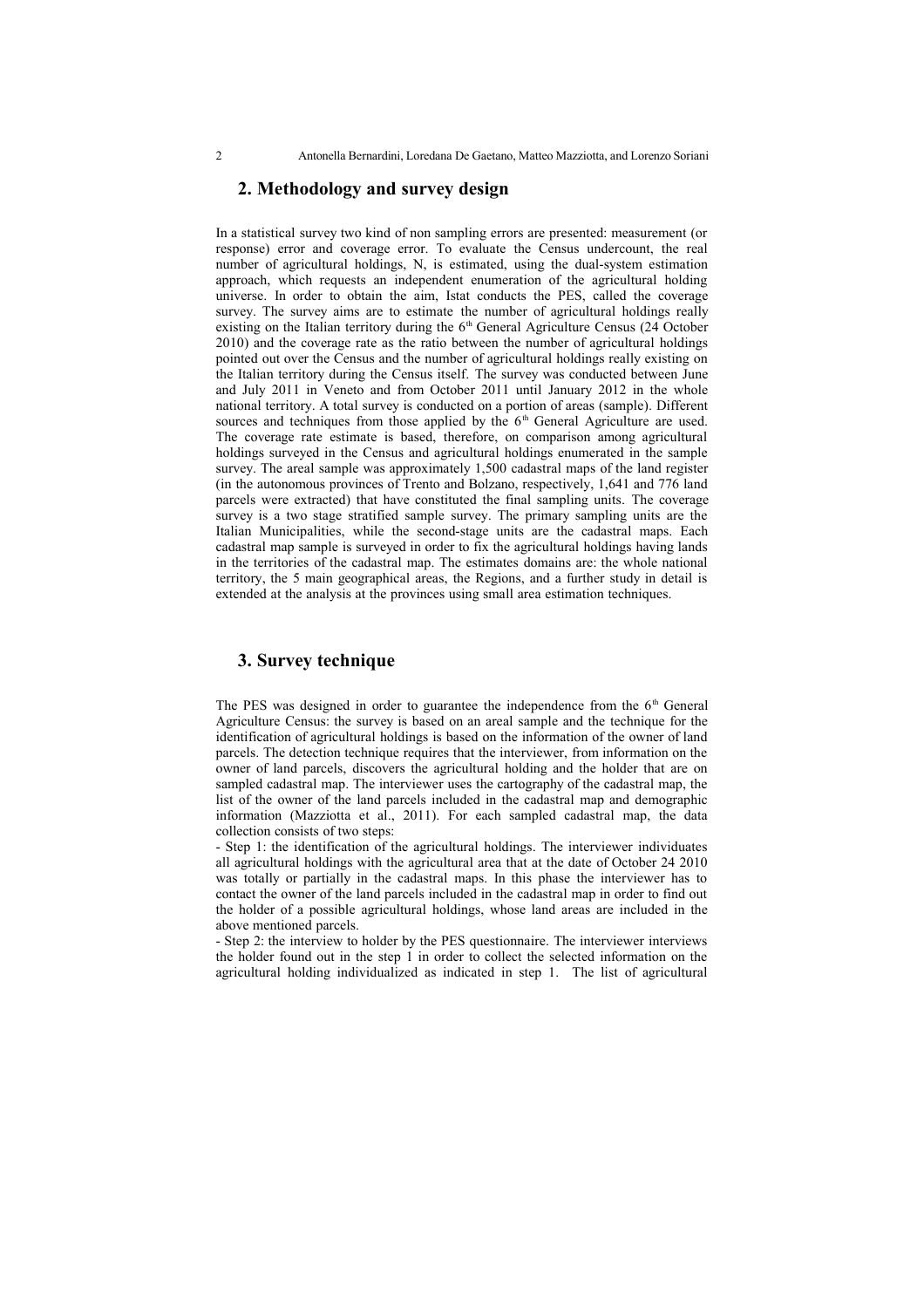holdings is obtained after these two steps**.** The main innovative aspect is the organizational use of a computerized system, in fact the interviewer acquires information by Istat, performs the two steps of the survey and returns information to Istat.

## **4. The Statistical Model**

One of the most common Coverage Error Models, the Petersen one, is utilized to obtain an independent estimate of agricultural holding universe total N. This model uses the PES in conjunction with the Census, assuming (Wolter, 1986):

- 1. both the Census and the survey are referred to the same period (the Census one);
- 2. Census and survey enumerations are independent of one another, i. e., the probability of a agricultural holding being on the census list (capture probability) is independent of the probability of a agricultural holding being enumerated by the survey and vice versa;
- 3. it is possible to match the PES sample results to the Census results without error;
- 4. spurious events, e.g. duplicates, non-existent cases, out-of-scope cases, have been eliminated.

Assumptions 2 and 3 of the model are questionable: the homogeneity of capture probabilities across units is unlikely for the whole population, therefore homogeneous groups are created in such way that assumption holds within each group. On the other side, the assumption of perfect match between Coverage and Census lists can be relaxed.

Under the assumption that, at the end of the PES, the following situation will be presented:

|        | <b>PES</b> |                     |           |           |
|--------|------------|---------------------|-----------|-----------|
| Census |            | ш                   | Out       |           |
|        | ın         | $1$ V <sub>11</sub> | $1V_{12}$ | $1V_{1+}$ |
|        | Out        | $1\mathbf{v}_{21}$  | 1 V 22    | $1V_{2+}$ |
|        |            | $1V +$              | $1V+2$    |           |

where the amounts of the table are the holdings observed at the Census and at the PES  $(N_{11})$ , or in only one  $(N_{12}$  and  $N_{21})$ ; however  $N_{22}$  and N are unknown. If it were possible to know  $N_{22}$ , and consequently N, it would be possible to calculate the coverage rate as:

$$
\tau = N_{\rm 1+} / N
$$

To estimate the unknown amount of a specific population are used statistical models of capture-recapture type, dual-systems models or log-linear models (Ding Y., Fienberg SE (1994), Hagenaars, Jacques A. (1993)).

For the 2011 PES the coverage rate will be calculate with Petersen model; it is possible to use other models with different hypothesis (Wolter, 1986). A study was conducted to calculate the coverage rate with the "Equal Catchability Model" and the "Behavioral Response Model" (Mazziotta, Russo, 2004) for the 2001 PES.